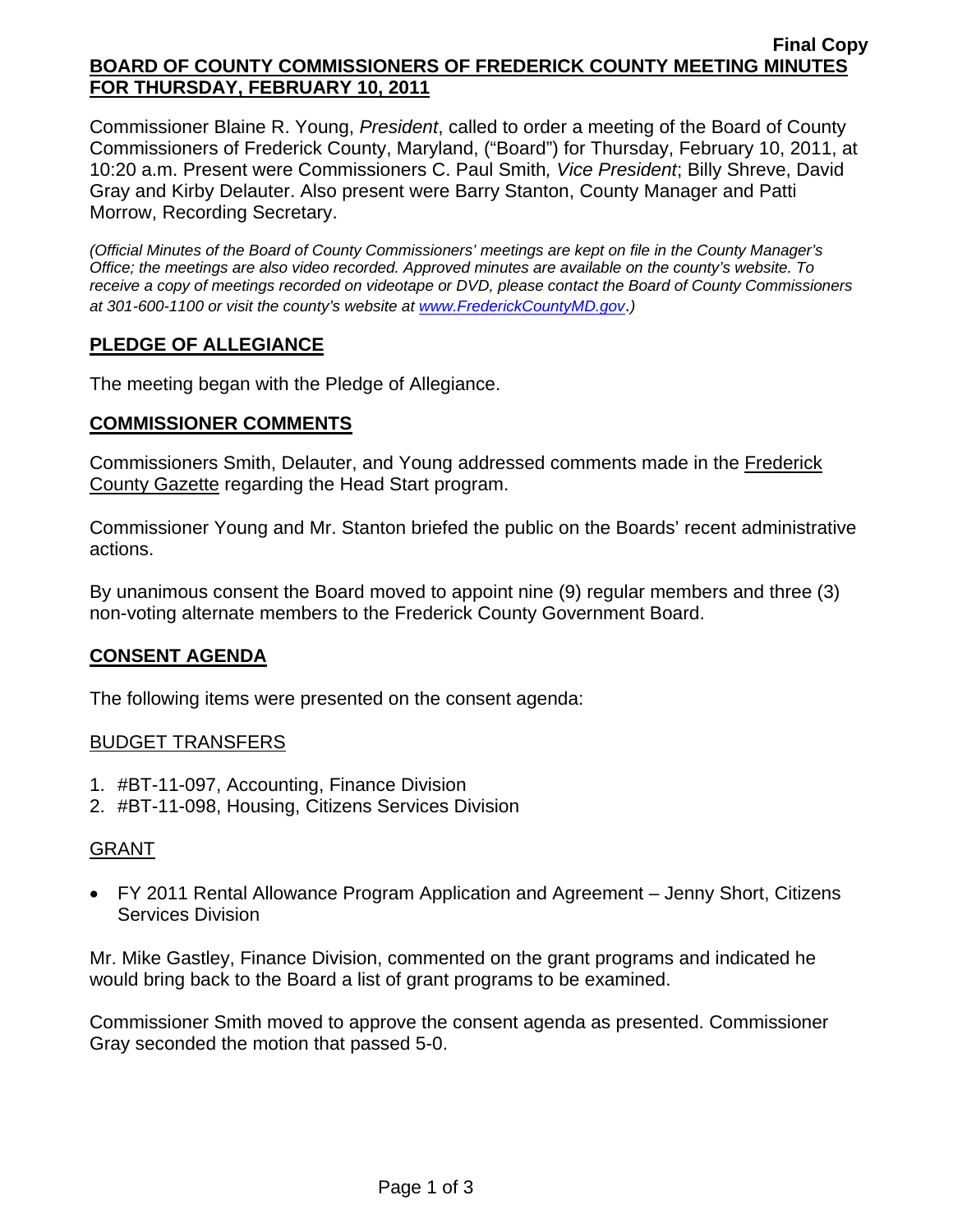#### **Final Copy BOARD OF COUNTY COMMISSIONERS OF FREDERICK COUNTY MEETING MINUTES FOR THURSDAY, FEBRUARY 10, 2011**

## **ADMINISTRATIVE BUSINESS**

# **Blickenstaff Critical Farms Easement (Continued from 1/25/11) – Michael Chomel, Office of the County Attorney**

Mr. Chomel presented his recommendation to the Board.

By unanimous consent, the Board permitted comments from Jeff Holtzinger, Esquire and David Weaver, Esquire, Holtzinger Weaver, PA, representing the applicant.

Mr. Tim Blaser, Community Development Division, also commented.

Commissioner Young moved to continue the issue for 60 days to allow time for the Agricultural Preservation Advisory Board to discuss policy and development of criteria for hardship cases and determine what impact it would have on the Maryland Agricultural Land Preservation Foundation (MALPF) and what the interest rate for repayment would be. Commissioner Delauter seconded the motion that passed 4-1 with Commissioner Smith opposed.

## **Annexation Process Review – Jim Gugel, Community Development Division**

Mr. Eric Soter, Community Development Division, participated in the discussion.

By unanimous consent, the staff recommendation was approved directing the Community Development Division to determine the need for either an express approval review or a general review of annexations by the Board and any such review would occur prior to a municipal public hearing. The policy would be presented at the March County/Municipalities meeting on March 10, 2011.

## **Summers Farm Annexation Reconsideration – John Dimitriou, Community Development Division**

Mr. Dimitriou presented the request for reconsideration from The City of Frederick.

Mr. Bruce Dean, Esquire, McEvoy and Dean, commented on the request for reconsideration.

Commissioner Smith made a motion, although the zoning was substantially different, to grant express approval for the development of the Summers Farm to occur within the five (5) year period. Commissioner Shreve seconded the motion that passed 5-0.

## **Presentation by the Frederick County Builders Association Land Use Council and the Frederick County Chamber of Commerce on the Adequate Public Facilities Ordinance (APFO) School Mitigation**

Mr. Bruce Dean, President, Land Use Council (LUC) of the Frederick County Builders Association (FCBA); Mr. Steve Seawright, President, FCBA; Mr. Mark Friis, LUC; and Mr. Mark Frey, Vice President, Frederick County Chamber of Commerce, presented a request for the Board to consider an amendment to the county's APFO. The amendment would institute the concept of charging developers a mitigation fee in lieu of requiring them to actually